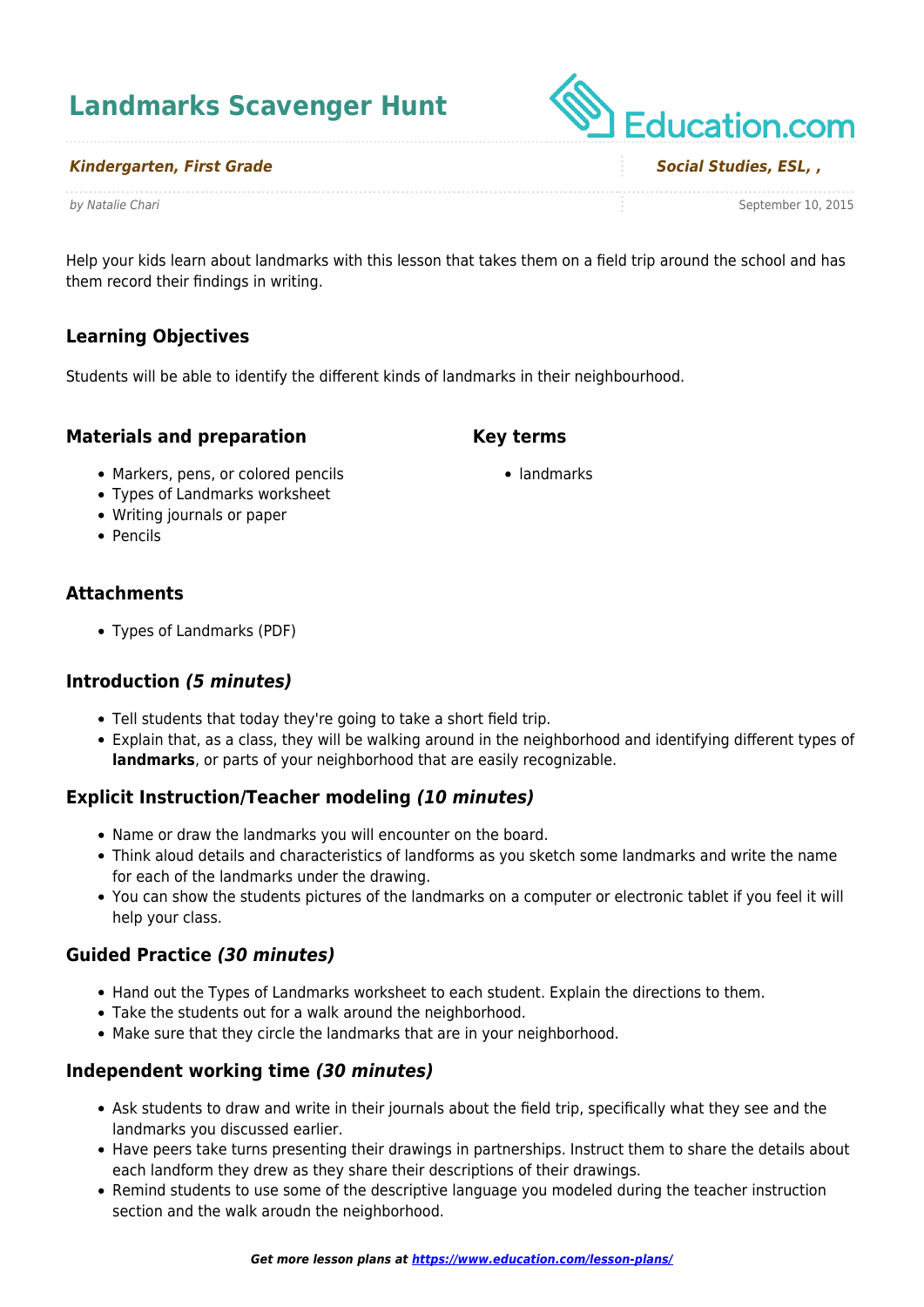# **Differentiation**

#### **Enrichment:**

For advanced students, let them write their journal entries on their own and set sentence and vocabulary minimums for them to complete.

#### **Support:**

For support students, assist them with their journal entries, letting them use the worksheet or a list of local landmarks to help them along.

## **Assessment** *(10 minutes)*

- Ask the students what landmarks they've seen today in their neighborhood.
- Ask them what landmarks they haven't seen today and why they think that that's the case.
- Circulate during student presentations to assess student use of details in their descriptions of their landform drawings.

## **Review and closing** *(5 minutes)*

- Discuss today's lesson and ask the students what their favorite part of the lesson was.
- If time permits, draw a rough sketch of the neighborhood, labeling landmarks, on the board with your class' assistance.